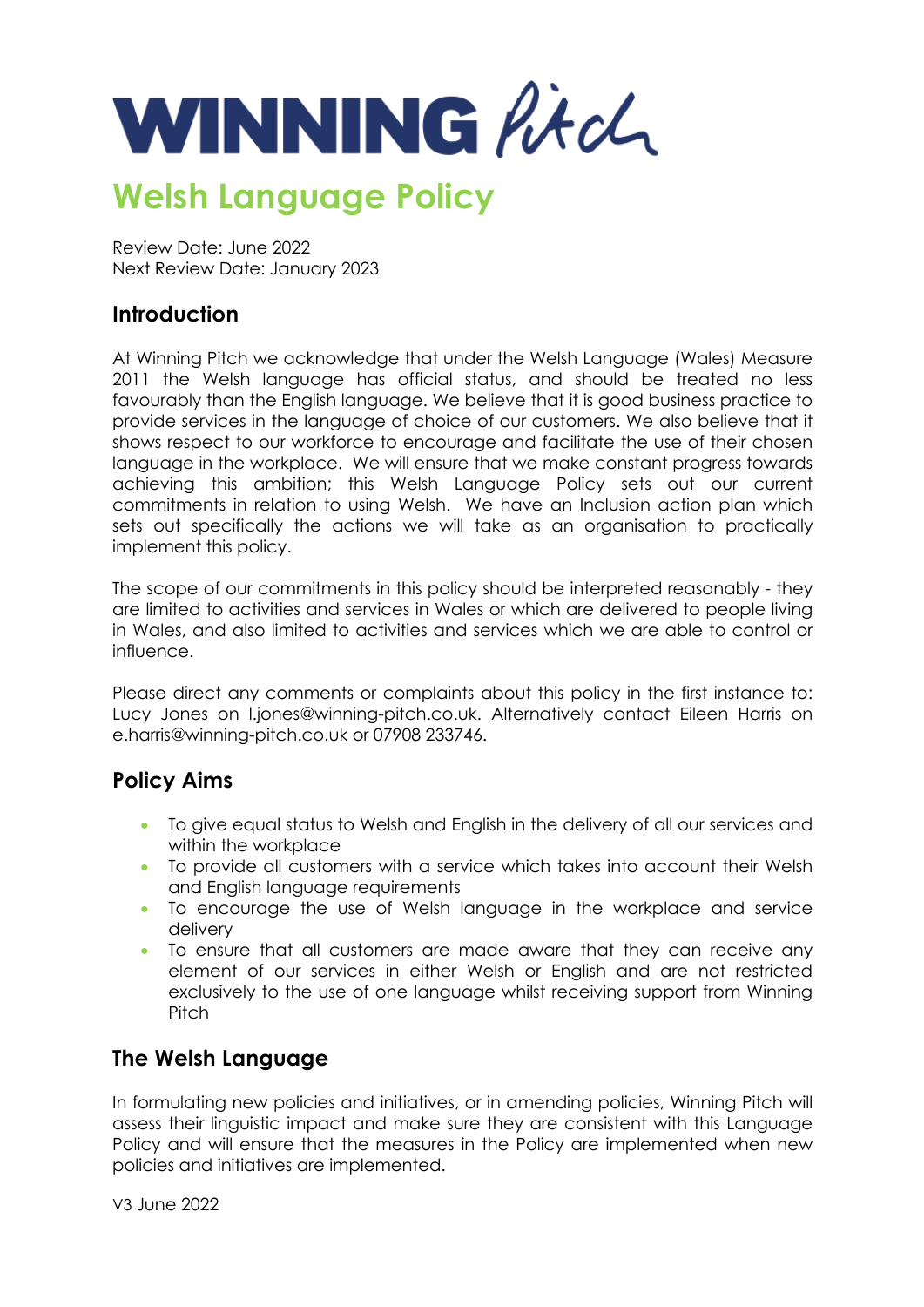# **Service Provision**

At Winning Pitch we understand that some customers may want to receive different elements of the service in either Welsh or English and their personal choice on this matter will not be restricted. We will always make customers aware that they are able to receive our services in Welsh and English or a combination of the two languages.

Although we currently do not have any members of staff who can speak Welsh we have access to Welsh speaking Associates who are available to provide information and support to customers and members of the public who would prefer to use the Welsh language in their communication with us and / or when receiving services from us.

In the application of this policy Winning Pitch will:

- Ensure that for every contract we deliver we have access to Welsh speaking associates who can liaise and work with customers who prefer to use the Welsh language.
- Share services for Welsh speakers with other organisations, which provide similar services, or purchase the services from them subject to resources and best value.
- Use professional translation services.
- Raise staff awareness of the Language Policy.
- Provide opportunities for staff to learn Welsh.
- Consider using future recruitment opportunities as a way to increase the number of Welsh speakers in the workforce.

# **Quality Standards**

Services provided in Welsh and in English will be equal in quality and they will be provided within the same timescales. We are committed to communicating with customers in the format and language of their choice. All documents will contain the following statement:

If you require translation facilities or information in other languages or formats, including Welsh, Braille, and large font or on CD or tape then this can be made available on request. Please ask for details.

# **Communication over the Telephone**

We will develop our bilingual telephone services to ensure that all staff are able to handle, or refer, Welsh medium calls in a professional, appropriate and courteous manner. All telephone greetings and telephone answer machine messages will be bilingual. Although we don't have bilingual members of staff at present, all staff will receive training to enable them to answer the telephone with a bilingual greeting. Staff will also be trained to let those who wish to communicate in Welsh know that they are not a Welsh speaker but will make arrangements for a Welsh speaker to contact them within an agreed timescale or offer to continue the conversation in English. Winning Pitch will utilise its Welsh-speaking associates to contact those who would prefer to have their query dealt with via the Welsh language. All staff will be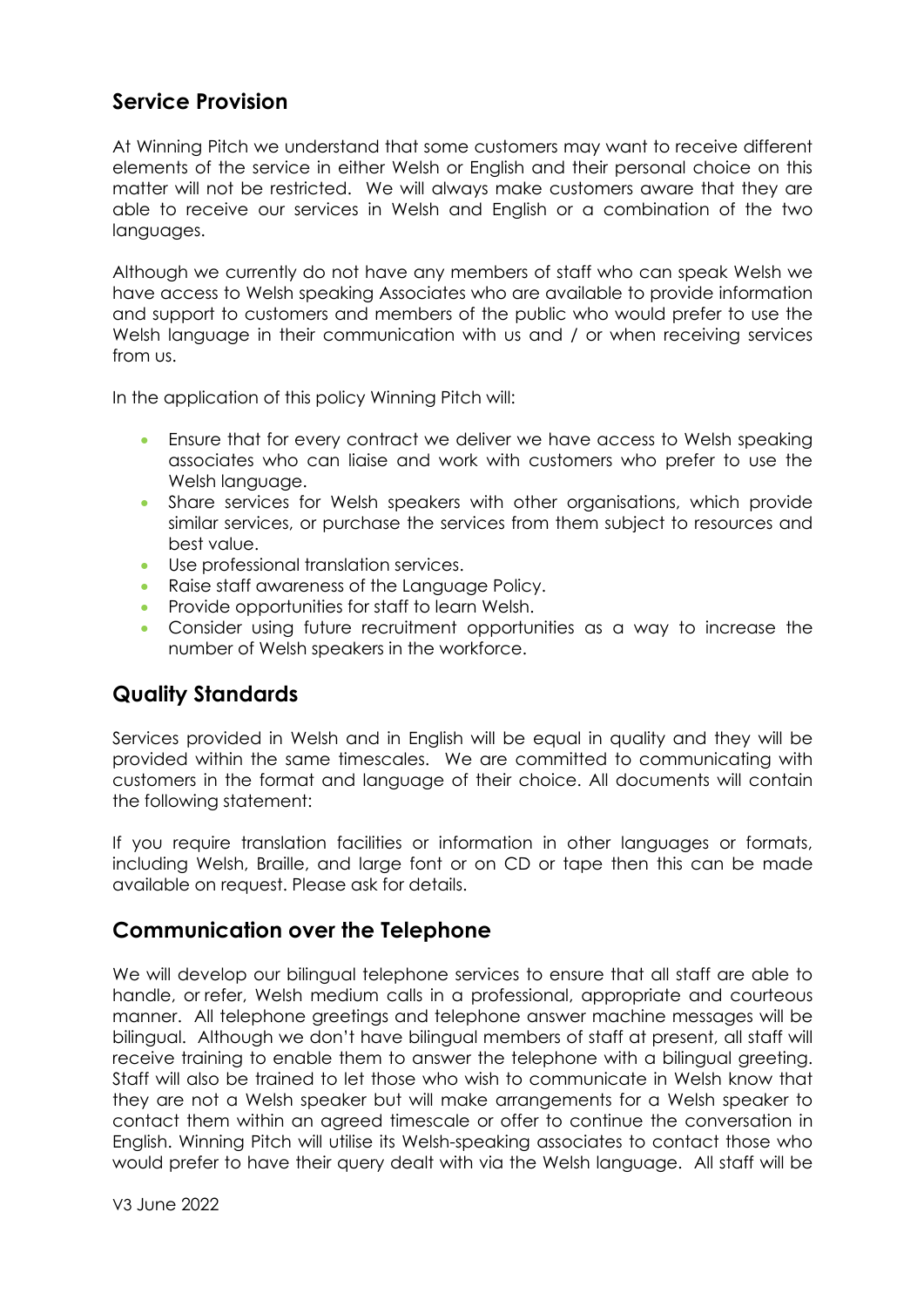made aware of the contact details of our Welsh speaking Associates, any Welsh speaking queries will be passed to these Associates immediately and dealt with within the timescale as agreed with the person who raised the query.

#### **Public Meetings and Training Sessions**

When holding any public meetings or training sessions we will always ask attendees about their language requirements and will work with individuals to meet their specific needs. We will ensure that materials made available to the public are available in Welsh and English and where appropriate translation facilities will be made available.

# **Communicating with the Public in Other Ways**

We will always give consideration to the best ways of meeting the needs of Welsh speakers in whichever way we deal with the public.

Winning Pitch is committed to working towards enabling the public to deal with us in Welsh through electronic communication, on line and other media. We are currently working towards making our website more accessible and ensuring more content is available in Welsh with a view to producing a bilingual website in the future.

All written or electronic queries we receive in Welsh will be responded to in Welsh within the same timescales as we would respond to a similar query raised in English.

# **Signs**

When we renew or re-erect any signs we will ensure that the new versions are bilingual. The size, standard of clarity and prominence of the words on the signs will respect the principles of accessibility and equality between Welsh and English.

# **Publishing and Printing Materials**

We will produce, our key documents or those aimed at the public in general in a bilingual form. When a document is published which has a price, the price of a Welsh version of the document will not be higher than the price of the English version. We will ensure that staff and those with responsibility for producing materials are aware of the policy and procedures for publication. We will explore opportunities to co-operate with other bodies in producing work for publication, which is similar, or the same.

All stationery for our Welsh projects, including our headed paper, compliment slips and business cards, are bilingual.

#### **Official Notifications, Public Notifications and Staff Recruitment Advertisements**

Our official and public notices will be bilingual when it is appropriate under the circumstances. They will be equal as regards form, size, quality, clarity and prominence. Our staff recruitment advertisements will be bilingual for posts where Welsh language skills are required for the role. Information packs, such as job